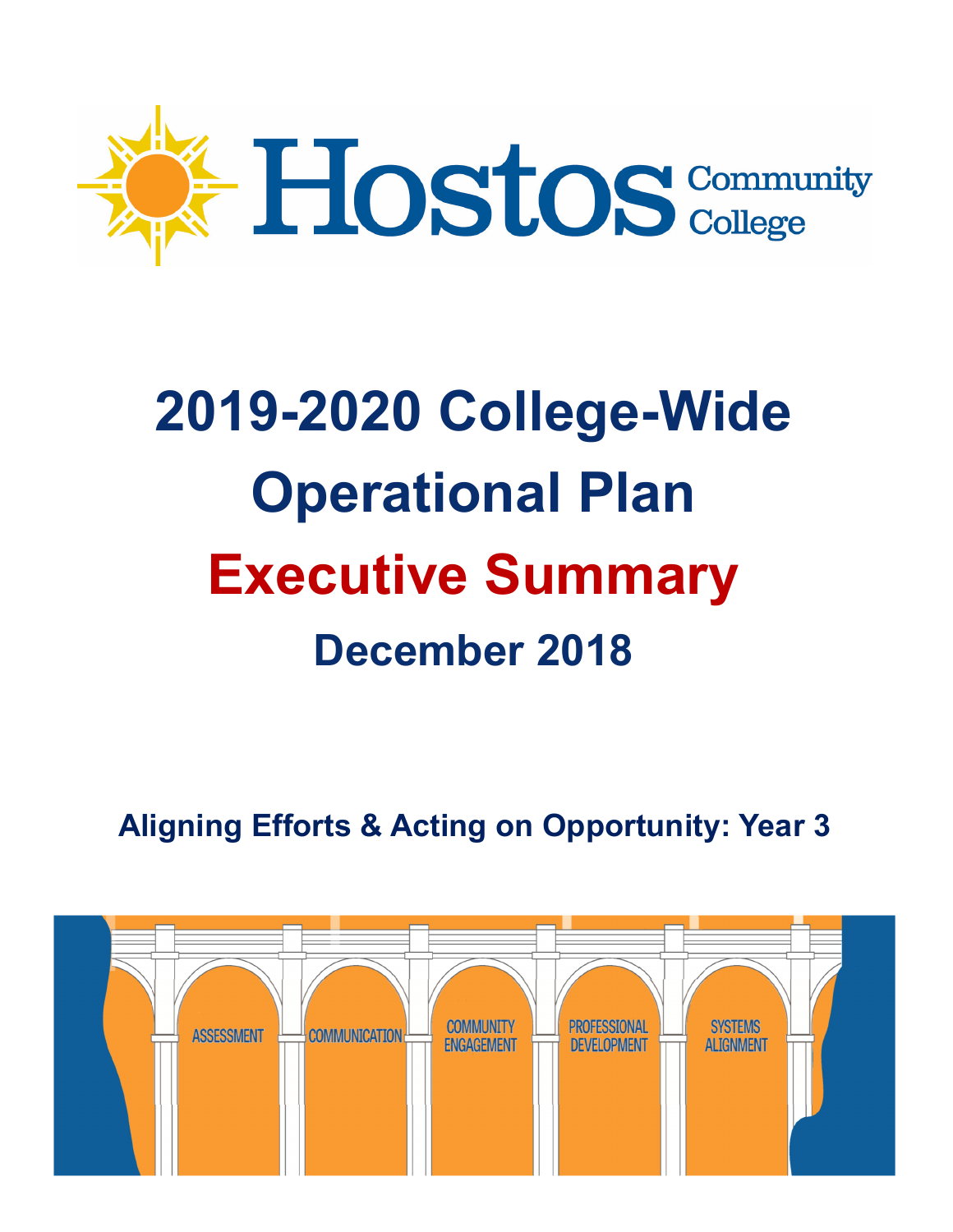

## **2019-2020 Operational Plan Executive Summary**

## **December 2019**

# **Aligning Efforts & Acting on Opportunity: Year 3**

Hostos is in Year 3 of our five-year Strategic Plan, a plan developed through an inclusive process that engaged students, faculty, and staff. The Strategic Plan is an affirmation of our shared priorities and sets aspirational goals that guide our work. Year 1 set a foundation for these goals. Year 2's evidence-informed priority was increasing student retention. Year 3 focuses on the student experience in Phase II: *Entering Students: Getting Vested in College*. Addressing concerns about retention means we must address students' experiences during their first year, and consider which nationally-recognized best practices are appropriate to our institution and the students we serve. We are also prioritizing the development of a sustained and systematic culture of assessment, as well as kick-starting our Middle States Self-Study process.

## **Reading the Plan:**

The 2019-2020 Operational Plan has three columns: First-Year Experience, Assessment, and Self-Study. Though discrete, these three columns support one another, and are all aligned with the Strategic Plan.

## **First-Year Experience:**

Our commitment to developing and implementing an intentional, comprehensive First-Year Experience (FYE) is grounded in a year-long process of evidence-gathering and analysis. In Fall 2018, Provost Christine Mangino convened the Best Practices Research Group, a working group with college-wide representation. Members read numerous reports and articles, conducted analyses, and recommended two high-impact initiatives which Hostos could use to increase retention: **develop and implement an intentional, comprehensive First Year Experience** and **develop a sustained culture of assessment**. The Best Practices Research Group presented their findings to the Senior Leadership Council (SLC) in April 2019. The SLC voted for both initiatives, viewing them as inter-dependent. The Cabinet supported this view. The Best Practices Research Group then presented at a college-wide Open Forum in May 2019, where participants discussed aspects of the content and delivery of a First-Year Experience at Hostos. At the President's Planning Retreat in June 2019, conversation centered on aspects of FYE, refining priorities, and anticipating action steps.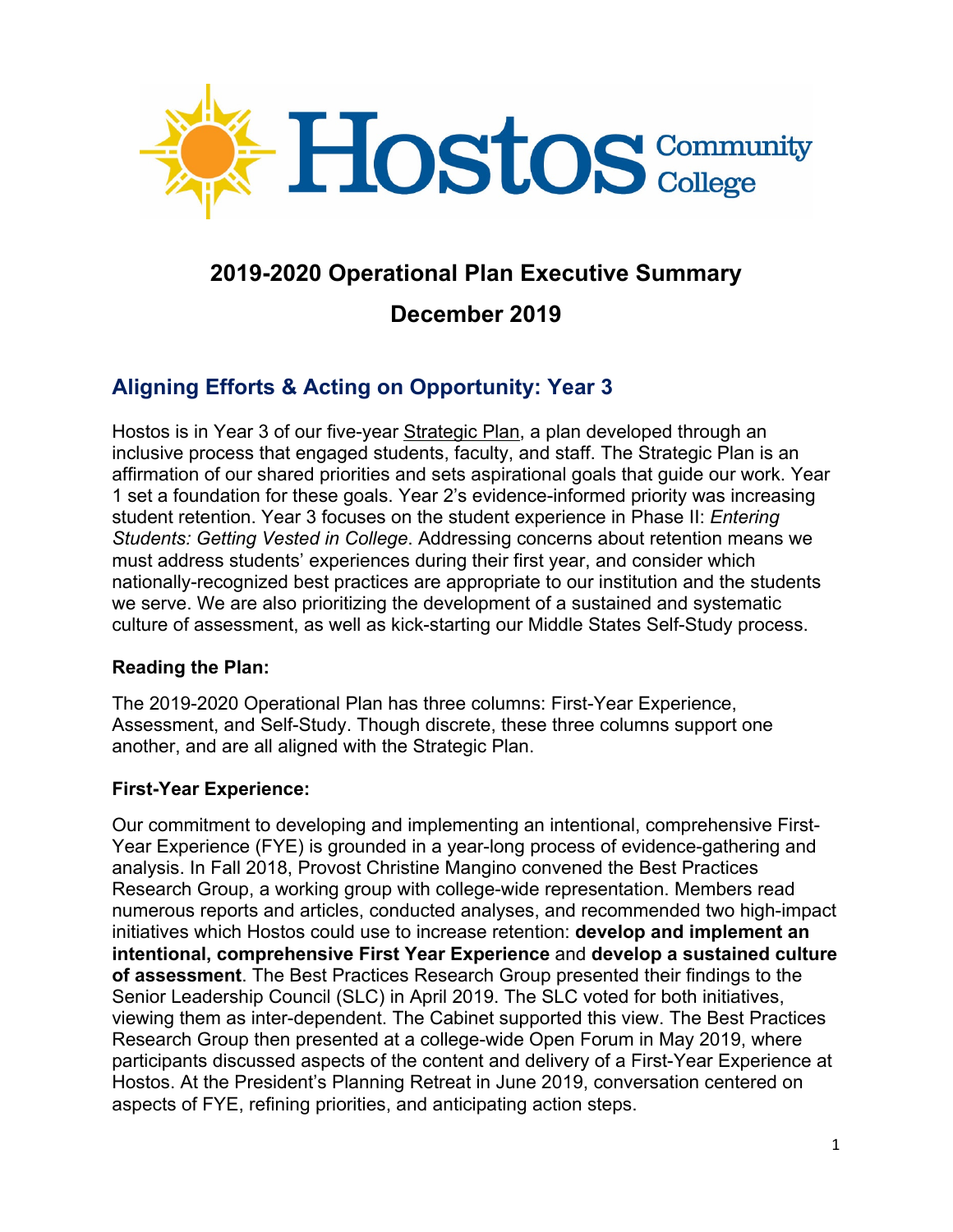The focus on students' First-Year invites us to consider multiple aspects of their experiences inside and outside of class. It requires us to work together to foster a sense of belonging, and create success networks that reflect our commitment to a culture of care. This is hard work because it requires coordination of effort. It's necessary work that draws together knowledge gleaned from faculty, staff, and students.

#### **Assessment:**

The President's Cabinet took on the charge of strengthening a culture of assessment at Hostos, and has developed a road map to do so. This year's priorities are: 1) implementing an annual assessment template across the college's academic and AES (administrative, educational and student support) units; 2) establishing a collegewide Institutional Effectiveness Committee; and 3) identifying Mission-based ILOs (Institutional Learning Outcomes). The aim is to strengthen and sustain a systematized, standardized, and mature culture of assessment that supports student outcomes and continuous improvement.

#### **Middle States Self-Study:**

The Middle States Commission on Higher Education (MSCHE) requires institutions to undergo a Self-Study every eight years. Hostos will submit its Self-Study report in 2021, and host a team of peer evaluators in 2022. Self-Study Co-chairs Professors Kate Wolfe and Nelson Nuñez-Rodríguez are leading this colossal process; its success depends on the contributions of hundreds of faculty, staff, and students. The MSCHE Self-Study is at once a compliance report (we must submit it in order to have our accreditation reconfirmed), and an opportunity to learn about what we do, and learn from what we do, in order to inform our future work and aspirations.

#### **Senior Leadership Council:**

Below the Operational Plan's three columns described above are the projects undertaken in AY 19-20 in support of the Strategic Plan's five structural underpinnings (cross-cutting commitments): **Assessment**, **Communication**, **Community Engagement**, **Professional Development**, and **Systems Alignment**. In Spring 2019 the Senior Leadership Council (SLC) proposed projects in support of the Strategic Plan and in alignment with the cross-cutting commitments. SLC members voted on which projects to undertake, as well as which project they are each working on.

#### **Indicators of Success:**

The last section of the 2019-2020 Operational Plan is a table of several **Indicators of Success**, the metrics by which we quantify our goals and institutional effectiveness. The Baselines and Targets reflect data submitted to CUNY as part of the annual Performance Management Process (PMP) report.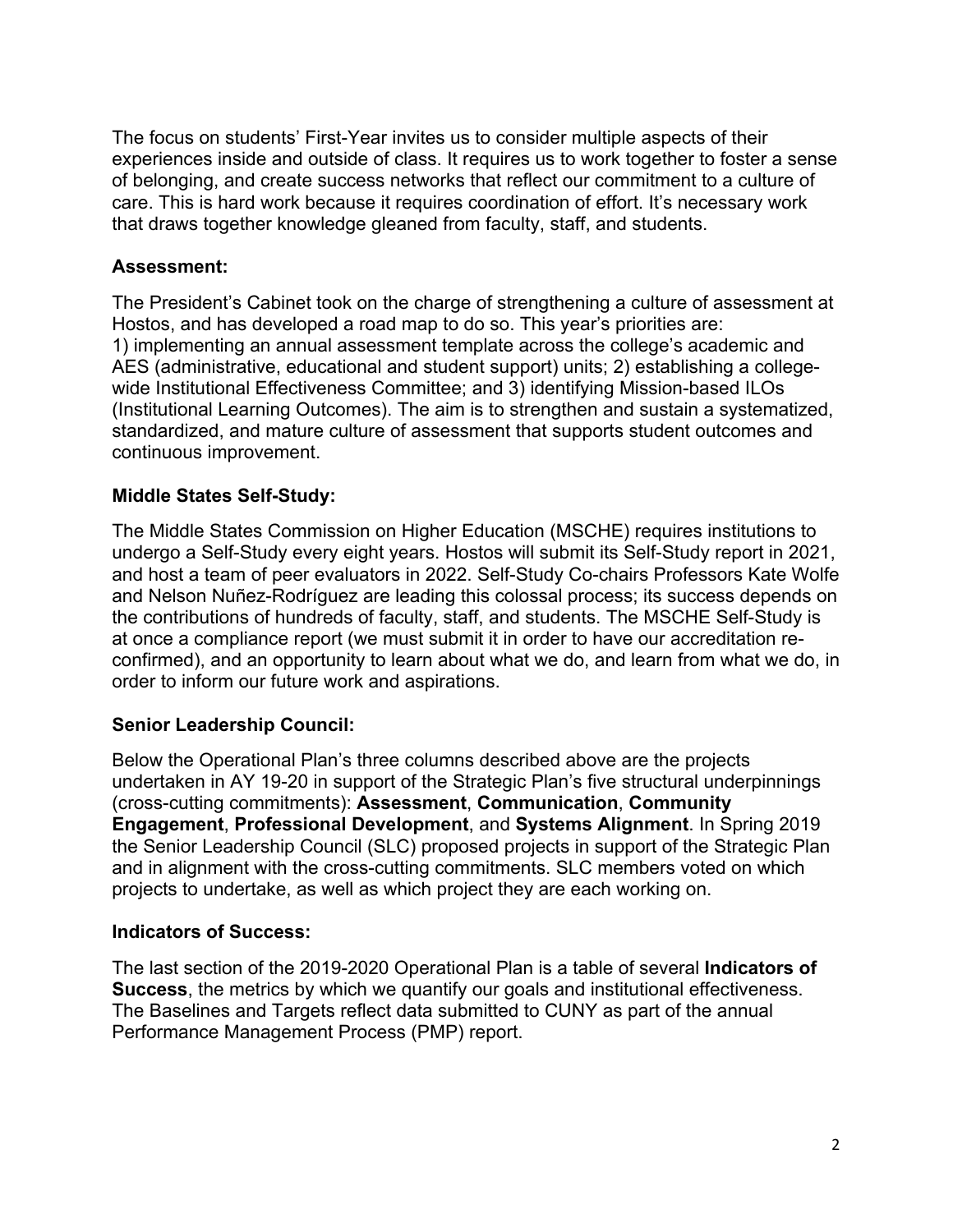#### **Contextualizing our work:**

In addition to the college-wide priorities that guide our efforts in 2019-20, there are opportunities and challenges from beyond the campus we intend to meet in the process of implementing the 19-20 OP:

For example, CUNY is implementing a new proficiency index that replaces the testing process for math and English placement. Hostos faculty and leadership have anticipated these changes and their probable impact on enrollment; we are committed to monitoring outcomes to ensure the changes benefit our students. Hostos faculty anticipated the related changes to developmental education and implemented co-requisite and supplemental instruction models that will shorten the time students spend in developmental education.

Along with the placement index, the enrollment process is also changing. We are competing earlier and harder to meet our enrollment targets, with an increased emphasis on direct admits. More students applying at our doors mean more opportunities to let them know that, from the very first day of their First Year, they belong at Hostos.

#### **We are focused on shared goals!**

We are motivated by past successes and by working together to achieve our collegewide priorities. As we work toward accomplishing the goals included in our 2019-2020 Operational Plan, we all have a role to play in improving student outcomes, facilitating completion, and remaining engaged in the hard work ahead. Thank you for doing your part.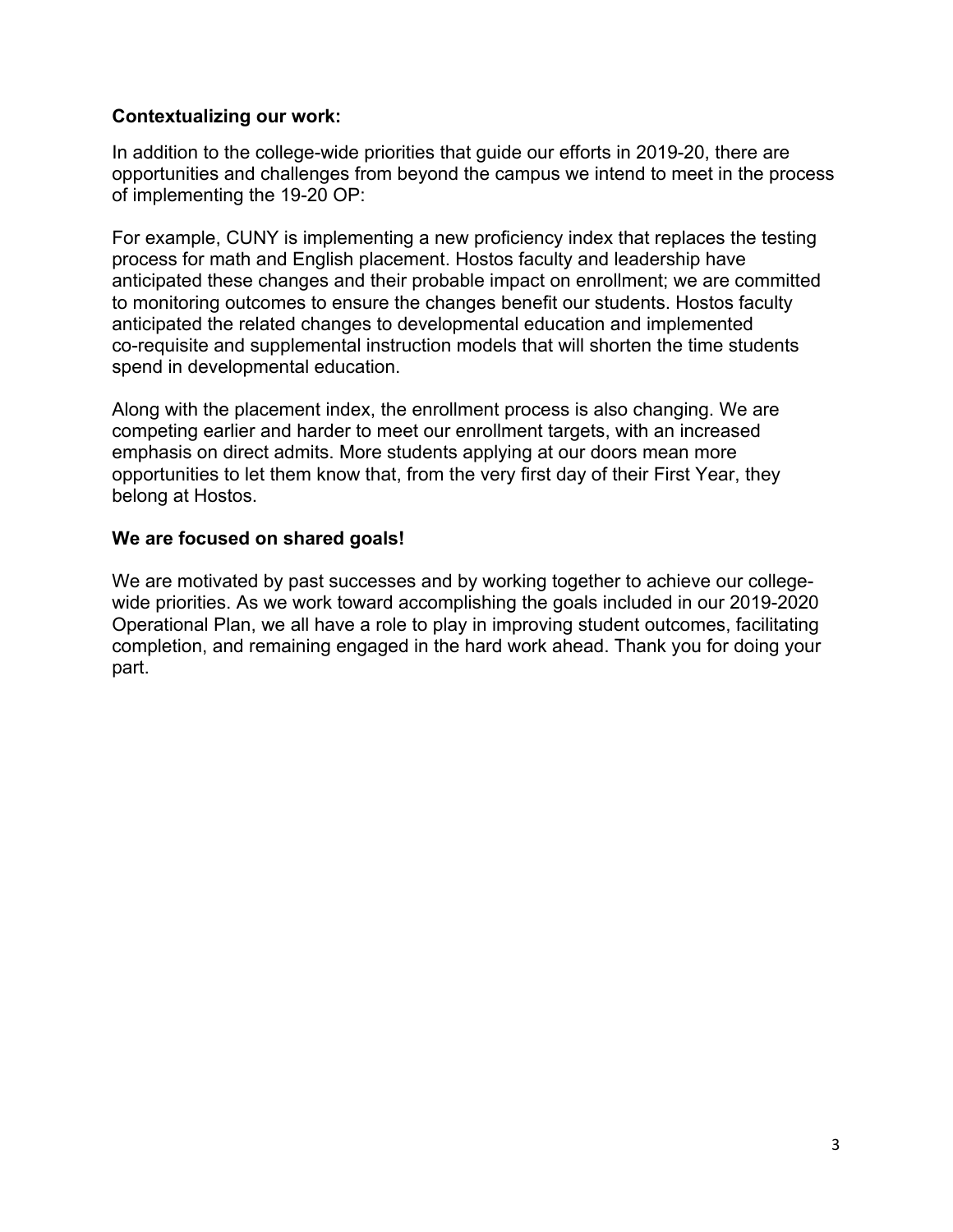| Hostos' 2019-2020 College-Wide Operational Plan |                                                                                                                                                                                                                                                                                                                                                                                      |                                                                                                                                                                                                                                                                                                                                           |                                                                                                                                                                                                                                                                  |                                                                                                                                                       |                                                                                                                                                                                                                                                                                                                             |                                                                                                                                                                                                                                            |                                                                                                                                                                                                                                                                                |  |
|-------------------------------------------------|--------------------------------------------------------------------------------------------------------------------------------------------------------------------------------------------------------------------------------------------------------------------------------------------------------------------------------------------------------------------------------------|-------------------------------------------------------------------------------------------------------------------------------------------------------------------------------------------------------------------------------------------------------------------------------------------------------------------------------------------|------------------------------------------------------------------------------------------------------------------------------------------------------------------------------------------------------------------------------------------------------------------|-------------------------------------------------------------------------------------------------------------------------------------------------------|-----------------------------------------------------------------------------------------------------------------------------------------------------------------------------------------------------------------------------------------------------------------------------------------------------------------------------|--------------------------------------------------------------------------------------------------------------------------------------------------------------------------------------------------------------------------------------------|--------------------------------------------------------------------------------------------------------------------------------------------------------------------------------------------------------------------------------------------------------------------------------|--|
| 2019-2020<br>Goals                              | Create an intentional, comprehensive First Year Experience that<br>increases student momentum and retention, and creates a<br>strong sense of belonging                                                                                                                                                                                                                              |                                                                                                                                                                                                                                                                                                                                           |                                                                                                                                                                                                                                                                  | Build a sustained culture of assessment throughout the college<br>that supports continuous improvement and advances student<br>success                |                                                                                                                                                                                                                                                                                                                             |                                                                                                                                                                                                                                            | Sustain and advance college-wide<br><b>MSCHE Self-Study efforts</b>                                                                                                                                                                                                            |  |
| 2017-2022<br><b>Strategic Plan</b><br>Alignment | Phase II: Entering Students - Getting Vested in College                                                                                                                                                                                                                                                                                                                              |                                                                                                                                                                                                                                                                                                                                           |                                                                                                                                                                                                                                                                  | Cross-cutting commitments: Assessment, Communication,<br>Professional Development, Systems Alignment                                                  |                                                                                                                                                                                                                                                                                                                             |                                                                                                                                                                                                                                            | <b>Cross-cutting Commitments:</b><br>Assessment, Communication,<br><b>Community Engagement</b>                                                                                                                                                                                 |  |
| <b>Activities</b>                               | Define, build and<br>deliver content and<br>modalities for First<br><b>Semester Student</b><br><b>Orientation &amp;</b><br>Onboarding                                                                                                                                                                                                                                                | Relaunch<br>Succeed@Hostos:<br><b>Building Success</b><br><b>Networks across</b><br>the college                                                                                                                                                                                                                                           | <b>Build an</b><br>infrastructure for<br><b>success</b>                                                                                                                                                                                                          | Implement college-<br>wide annual<br>assessment<br>template                                                                                           | <b>Establish college-</b><br>wide Institutional<br><b>Effectiveness</b><br><b>Committee</b>                                                                                                                                                                                                                                 | <b>Identify Mission-</b><br>based Institutional<br><b>Learning Outcomes</b>                                                                                                                                                                | <b>Build foundation for college-wide</b><br>engagement in the Self-Study<br><b>Process</b>                                                                                                                                                                                     |  |
| <b>Outcomes</b>                                 | Launch of Caiman<br>Clues, a weekly series<br>of timely tips<br>delivering college<br>knowledge during<br>their first semester<br>Create cross-<br>divisional focus<br>groups to determine<br>content and<br>strategize delivery of<br>that content to<br>students in their first<br>semester<br>Increase enrollment<br>of eligible, first year<br>students in First Year<br>Seminar | The benefits of<br>Succeed@Hostos are<br>clearly communicated<br>to students, staff and<br>faculty, generating<br>widespread<br>engagement with<br>Succeed@Hostos<br>technology<br>Pre-probation<br>interventions are<br>expanded to all<br>vulnerable students,<br>helping to sustain<br>their academic<br>momentum and<br>financial aid | Anticipate impact of<br><b>CUNY Placement</b><br>Index<br>Sustain evidence-<br>informed, proactive<br>Dev Ed<br>reforms/innovations<br><b>Student Success</b><br>policies are<br>reaffirmed and<br>enforced<br>Streamlined<br>assignment of<br>advisement groups | College-wide<br>implementation of<br>new annual<br>assessment template<br>supported by<br>workshops and other<br>forms of professional<br>development | Institutional<br>Effectiveness<br>Committee (IEC)<br>supports<br>implementation of a<br>college-wide annual<br>assessment cycle that<br>informs continuous<br>improvement/<br>planning and<br>budgeting; defines a<br>calendar of<br>assessment activities<br>including<br>communication and<br>professional<br>development | College-wide<br>engagement yields<br><b>Institutional Learning</b><br>Outcomes (ILOs) that<br>will help frame, guide<br>and assess<br>institutional priorities<br>ILOs are integrated<br>into the annual<br>assessment<br>template/process | Steering Committee and Working Groups<br>are formed<br>Communication plan, including College-<br>wide forums and self-study webpage, is<br>implemented<br>Self-Study Design template is approved<br>by MSCHE<br>Timeline for self-study process is<br>developed and adhered to |  |